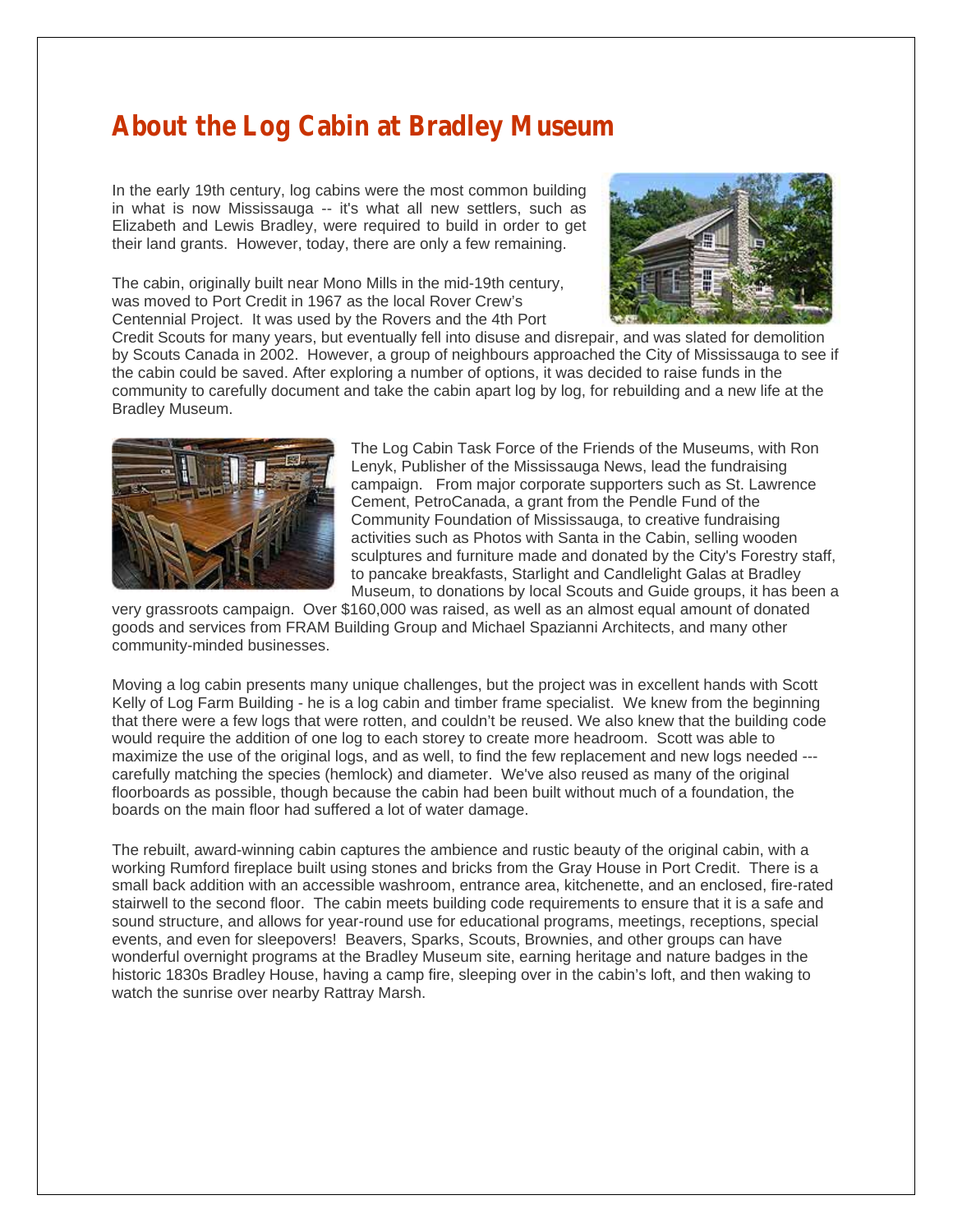### **Lead Sponsors**

The Log Cabin at Bradley Museum Supporters Many thanks to EVERYONE who joined together to give the Port Credit Log Cabin a new life at Bradley Museum.

Community Foundation (The Pendle Fund at the Community Foundation of Mississauga); FRAM; Friends of the Museums; PetroCanada; City of Mississauga; The News; Slokker; St. Lawrence Cement

Michael Spaziani Architect Inc.: Architect CBM Group Ltd.: Mechanical Engineer Blackwell Bowick Partnership Limited: Structural Engineer



#### **Donated Goods and Services:**

Michael Spaziani Architect Inc.: Architect CBM Group Ltd.: Mechanical Engineer Blackwell Bowick Partnership Limited: Structural Engineer

- Adeo Excavating American Standard Plumbing J.D. Barnes Limited Basecrete Inc. Benjamine Moore -- Paintscapes Burnhamthorpe Roofing Co. Ltd. Canadian Insurance Brokers Inc Canadian Tire C.D.C. Contracting Citywide Door & Hardware Inc. Concast Pipe Crane Pumps & Systems Canada Enbridge Gas Distribution Enersource Hydro Mississauga Harris Rebar Home Depot Ideal Railings Jaffa Plumbing Inc Kenaidan Contracting Ltd. Leons Insulation Inc. Lennox Industries Inc. Maple Drywall
- G.R. Martin, Sprinkler Consultant Marvin Windows & Doors Medi Group Inc. Melas Caulking **Minwax** National Home Comfort Centre Ontario Flooring Peel Plumbing & Mechanical Inc Panson Electical Services Ltd. Randal Brown & Associates Ltd Riklis Construction Ltd. Rockett Lumber RONI Excavating Royal Plastics Group Silcom Interiors Teperman Wrecking Terraprobe Limited Trans Canada Wood Products Ltd. UCC Group Inc. Wolseley Waterworks Group

### **Donors - \$1000 & up**

4<sup>th</sup> Port Credit Scouts In Memory of Fred Hagan Mississauga South Historical Society **Donors - \$5,000 & up**  Mayor Hazel McCallion Golf Tournament Fund

**Donors - \$500 & up Tom McIllraith**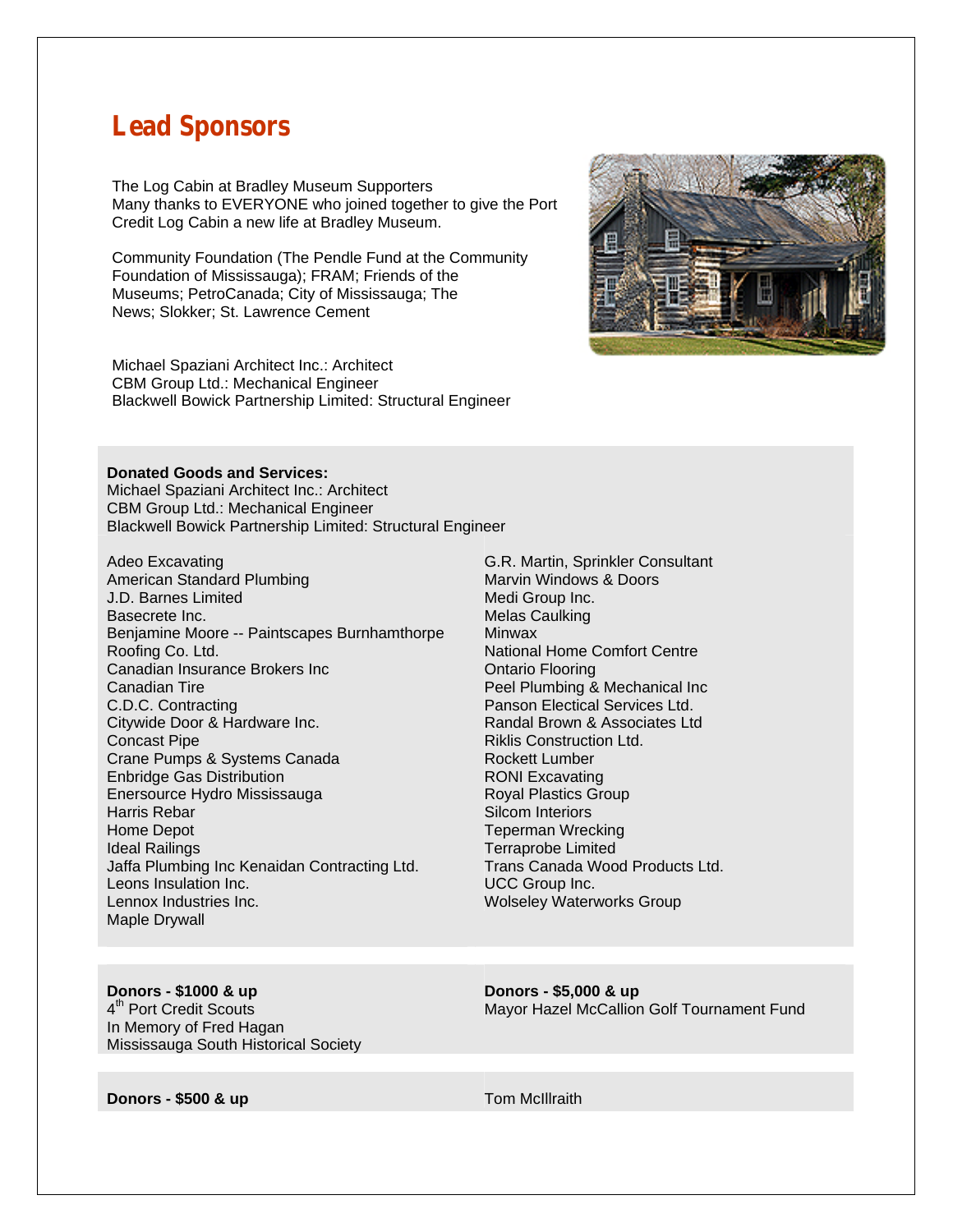Big Slick Productions Ltd. Marcia Bird Derrydale Golf Course JJ Barnicke Bradley Museum "Tea Room Ladies" William B. Lawrence

Meadowwood Rattray Ratepayers Association Radke Films Ltd. Brad and Sandra Schneller and Friends Touch the Past - Horse and Wagon Turner and Porter Funeral Home

**Donors - \$100 & up** John Rogers ServiceMaster Clean Richard and Marjorie Sharpe Gary C. Sitarz St. Dominic's School Frederick and Katharine Troughton V.E. Tutton Marcel S. Ugliesic Richard Kim Christine Linnegar E.H. Lyon Michael-Angelo's Market Place Mississauga Seniors Centre Mobile Industries New Dominion Pictures – Hauntings

Elizabeth and Keith Noltie Peter G. Odell and Jane Bonesteel Pegram Family David and Georgette Roach Lieselotte and Fred Akos Abonyi Douglas J. Alton Antex Sales Corporation – T/A Honest Boy Elizabeth and Evan Bosman Briar Wood Chevrolet Limited Robert B. Collison Thomas and Barbara Duyck N. and S. Fodero Girl Guides of Canada – Port Credit David A. Gordon Ian and Christie Gray Green Glade Public School

**Donors - \$50 & up**  1059786 Ontario Limited Bill Atkinson Donna and Robert Bailey Clarkson Village BIA G. A. Crawford Wendy A. Davis

Fred Durdan John Grainger Arthur Green and Janet Burgess Howard and Ruth Kitchen L. Mays Anne Warner McChesney Lillian Mary Moore

**Donors - \$25 & up**  Warren Bates Robert and Barbara Beggs George Carlson Donald and Merryn Carter Gerry Dallas Stephen and Kveta Davis Luis and Marianne Felicio Paul and Dorothy Finlay

George and Susan Gouvianakis Kirsten Greer and Jeff Borisko Edward Netten David and Patricia Rudan Mark Schlote Robert Scott St. Peters Anglican Church Alan Topham Lois J. Adams A. Aywaz

And many thanks to the thousands of people who supported the campaign by participating in our various fundraising activities over the years, including Photos with Santa in the Log Cabin, Maple Magic Pancakes, Forestry Bucket Rides and Log Carving, and the Starlight and Candlelight Gala at Bradley Museum.